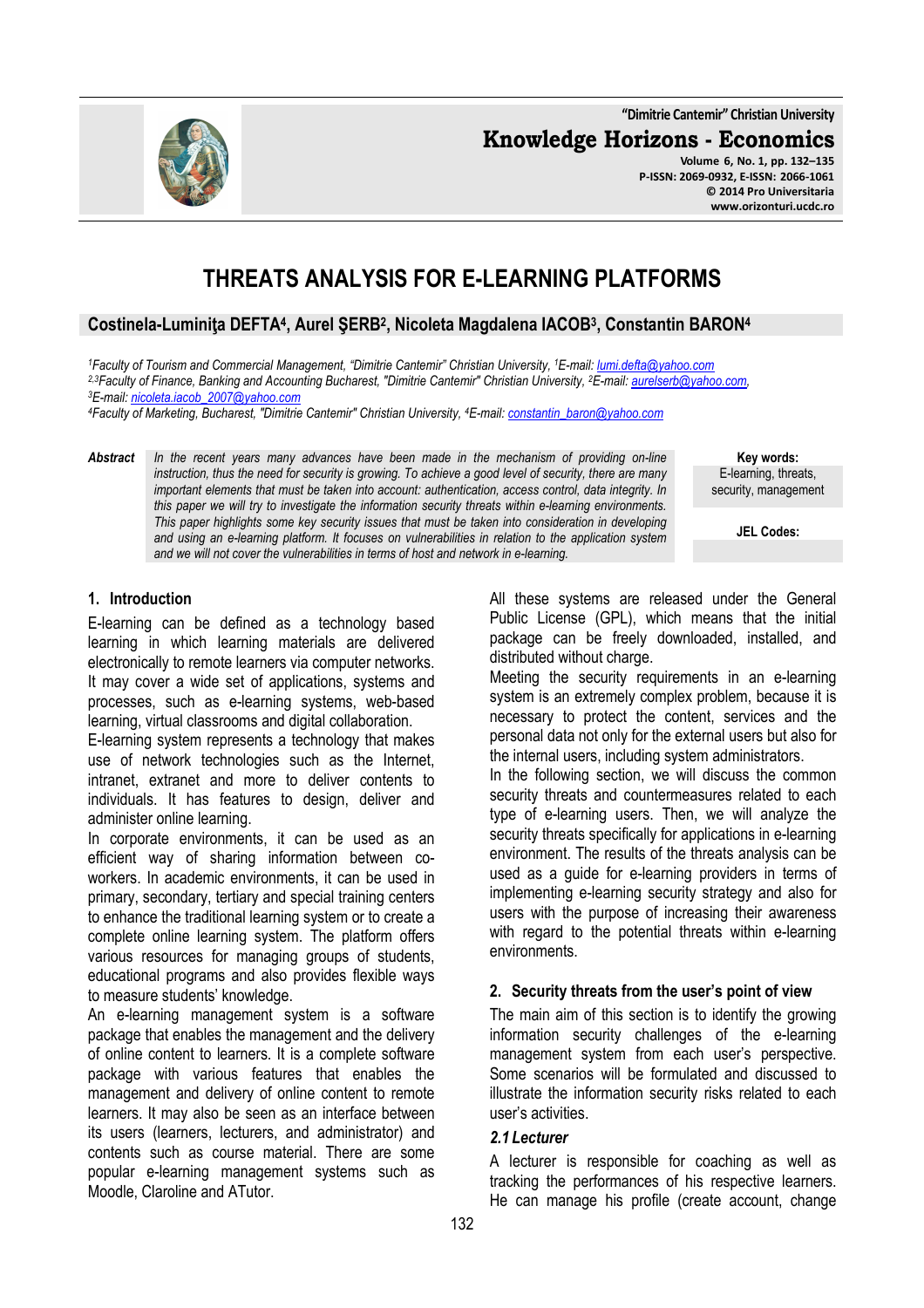password or contact details), create course materials and upload them, create online assessments, setup grading scales, evaluate the assignments submitted by learners and then upload the results for learners, assign learners to a course and use chat/forum to communicate with his learner and subordinates.

The security threats that may rise from the above specified activities are:

an unauthorized person can change the profile of the lecturer

fake course material, assignments, grading scales or assessment results can be created and uploaded by unauthorized users

course material can be viewed, altered or deleted by an unauthorized person

- the exam set up by the lecturer can be viewed before the due date

the exam can be deleted when a student knows that he is not ready

assessment results may be viewed, changed or deleted by an unauthorized person

- an unauthorized person may act as an unauthorized lecturer and register learners to a course.

# *2.2 Learner*

A learner can manage his profile (create account, change password or contact details), access course materials, take online assessment exams or quizzes (which are set by the lecturer), complete posted assignment(s) offline and submit it online for feedback, access their assessment results and use char/forum to communicate with his lecturers and fellow classmates.

Without proper information security an e-learning platform could be exposed to the following most common information security risks, which arise from the learners' activities:

- an unauthorized person may alter/delete the profile of the learner

someone can access a course material pretending to be the learner

when a learner finds out he/she cannot pass the test, he can create a Denial of Service attack (DOS) to sabotage the exam

someone can submit a fake assignment pretending to be the learner

- the student can deny submitting the assignment when he thinks that he will not pass

submitted assignments can be viewed, copied, changed or deleted

- the grade report may also be viewed by unauthorized persons

- cheating during exams, which include getting unauthorized help from someone or from calculators, cell phones and so on

the learner can pass his/her personal Identification and Authentication information to his/her friend so that the friend can write the exam on his/her behalf.

It is difficult for a system to determine whether the person logged in is the authentic learner (i.e. the owner of the secret key) or someone else on his/her behalf that has entered the authentication information, so long as the secret key supplied is valid. In that, if this issue is not addressed, the overall integrity of the system can be compromised.

Some of the possible solutions to mitigate the problem are:

setup effective identification and authentication services such as the biometrics based security mechanisms, which are relatively harder to tamper with

implement effective security policies and procedures

implement effective user awareness program

enforce a supervised environment which would create an extra security layer.

#### *2.3Administrator*

An administrator is the person who oversees and moderates the activities carried out on the e-learning platform. He also defines and assigns privileges to the rest of the users. He can manage his profile (create account, change password and contact details), set up roles and privileges and assign them to learners and lecturers, and assign lecturers to courses.

The following risks may arise from the administrator activity:

an unauthorized person may alter/delete the profile of the administrator

fake roles and privileges could be set by an unauthorized user

the roles and privileges could be altered by an unauthorized user

an unauthorized person may act as an authorized administrator and assign lecturers to a course.

# **3. Security platform threats and possible solutions**

There are many threats that could affect an e-learning platform, but we'll list just some of them: cross site scripting, cross site request forgery, direct sql code injection in the web page, sql injection in the site address, different searches using search engines to retrieve personalized web-site information (like password, username), password cracking using decryption systems, guessing the web site session id (session prediction).

Because the presentation of all these threats may cover probably an entire book, in the following paragraphs we will detail the most common threats for e-learning platforms: cross site scripting, cross-site request forgery and sql injection.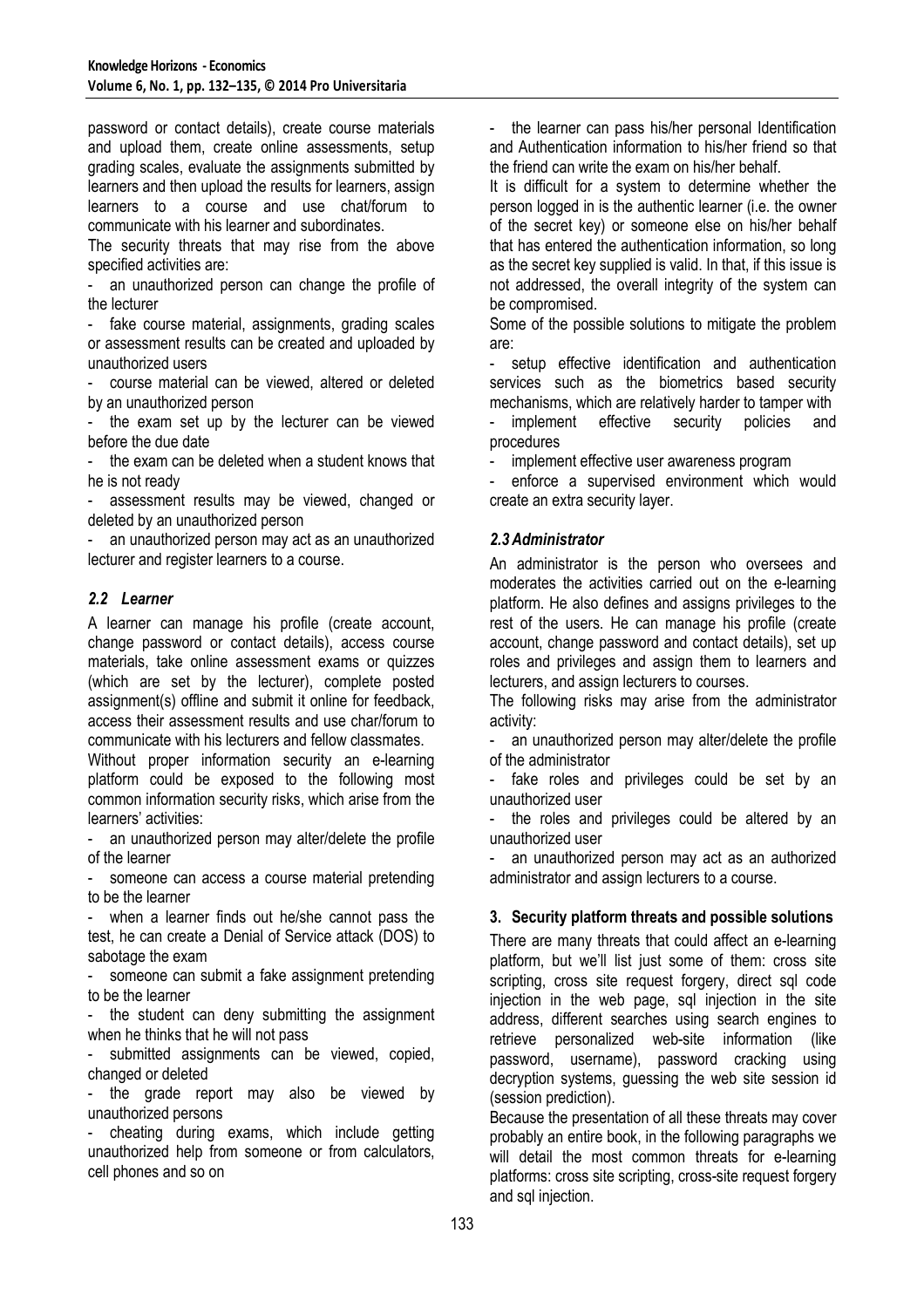# *3.1 Cross Site Scripting (XSS)*

The concept of XSS is to manipulate client-side scripts of a web application to execute in the manner desired by the malicious user. Such a manipulation can embed a script in a page which can be executed every time the page is loaded, or whenever an associated event is performed. Using this attack, an attacker can access sensitive information or launch a denial of service attack.

To mitigate it, the following measures can be taken:

check that the web site pages return user inputs only after validating them from any malicious code

- convert all non-alphanumeric characters to HTML character entities before displaying the user input in search engines and forums

use testing tools extensively during the design phase to eliminate such XSS holes in the e-learning application before it goes into use.

# *3.2 Cross-Site Request Forgery (CSRF)*

CSRF is an attack that tricks the victim into loading a page that contains malicious request. It is malicious in the sense that it inherits the identity and privileges of the victim to perform an undesired function on the victim's behalf, like change the victim's e-mail address, home address, or password, or purchase something. Some prevention ideas for this type of attack are:

check HTTP referrer (URL)

for privacy, referrer may not be present

 redirects on the site might allow for correct referrer even if only redirecting to its own site.

#### Example:

http://domain.com/redir.php?url=/delete.php?id=75.

store state

• when user browses to the form, record state, check it when it is submitted.

Example: server-side state or cookies (attacker cannot set cookie for another user on victim's site without another security bug).

■ hide HTML form filed state.

#### *3.3 SQL Injection*

A SQL injection attack consists of insertion or "injection" of a SQL query via the input data from the client to the application. SQL injection attacks allow attackers to spoof identity, tamper with existing data, cause repudiation issues such as voiding transactions or changing balances, allow the complete disclosure of all data on the system, destroy the data or make it otherwise unavailable, and become administrators of the database server.

SQL injection occurs when:

data enters a program from an untrusted source;

- the data used to dynamically construct a SQL query.

The main consequences are:

confidentiality - since SQL databases generally hold sensitive data, loss of confidentiality is a frequent problem with SQL Injection vulnerabilities

authentication - if poor SQL commands are used to check user names and passwords, it may be possible to connect to a system as another user with no previous knowledge of the password

authorization - if authorization information is held in a SQL database, it may be possible to change this information through the successful exploitation of a SQL Injection vulnerability

integrity - just as it may be possible to read sensitive information, it is also possible to make changes or even delete this information with a SQL Injection attack.

SQL Injection has become a common issue with database-driven web sites. The flaw is easily detected, and easily exploited, and as such, any site or software package with even a minimal user base is likely to be subject to an attempted attack of this kind.

For example, if the e-learning application contains a sql request like:

select id, firstname, lastname from authors,

and someone enters in the application fields: firstname – delete \* from authors'known, lastname – name, the sql query becomes:

select id, firstname, lastname from authors where forename = 'delete \* from authors'known' and surname ='name'.

The database will execute in fact: delete \* from authors, which will purge the authors table.

To avoid this, all the special characters should be escaped. In PHP language, in which Moodle is written, we can for example to use the mysgl\_real\_escape\_string function, in Java we can use prepared statements and so on.

The most common methods to prevent this kind of SQL iniection vulnerability are:

- check the user's input for dangerous characters like single-quotes

using prepared statements, which tell the database exactly what to expect before any user-provided data is passed to it

ensure that error messages give nothing away about the internal architecture of the application or the database.

#### **4. Conclusions**

In this paper we described some e-learning security threats from the user's (lecturer, learner, administrator) and platform perspectives. We detailed the most common threats for e-learning platforms: cross site